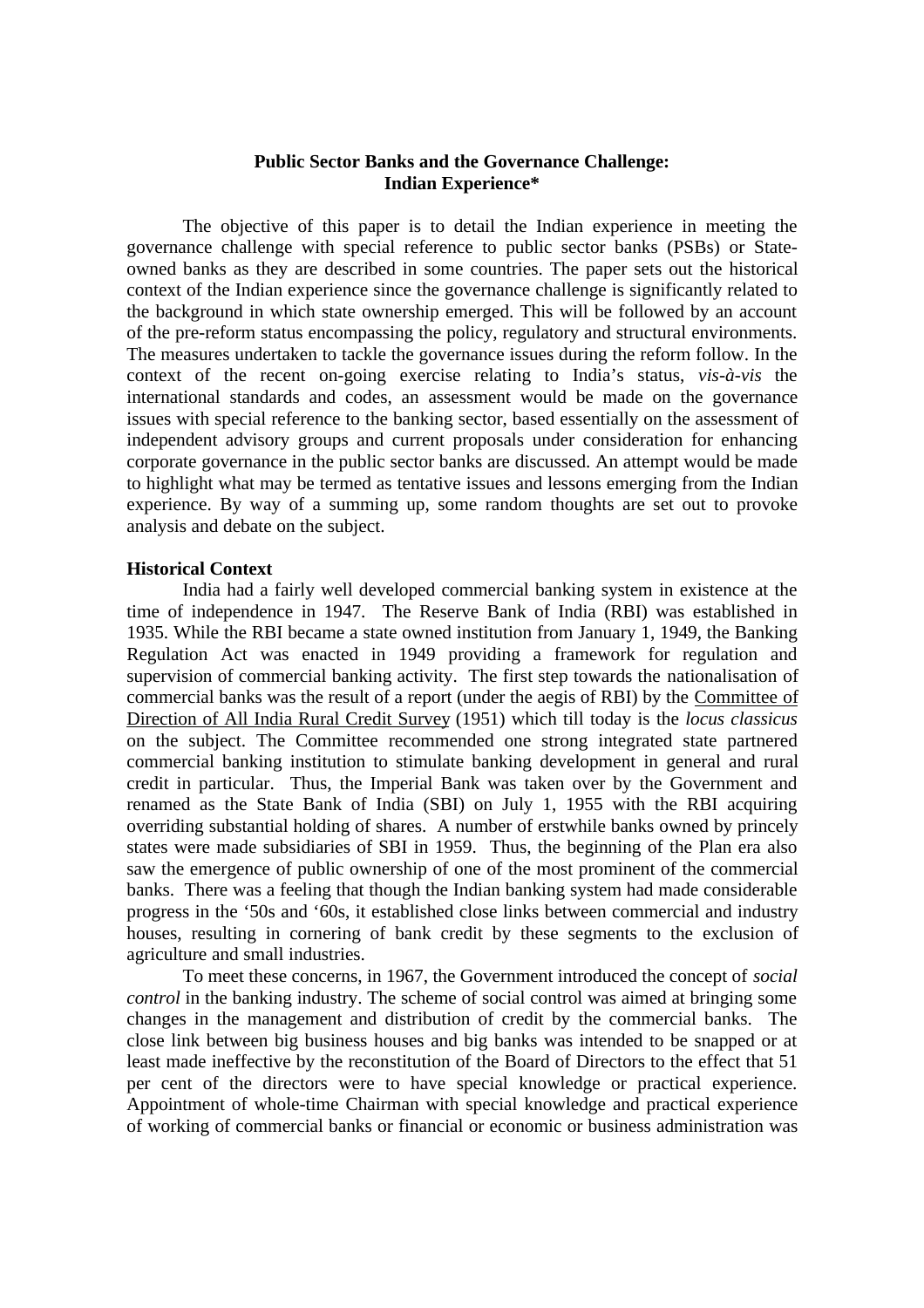intended to professionalise the top management. Imposition of restrictions on loans to be granted to the directors' concerns was another step towards avoiding undesirable flow of credit to the units in which the directors were interested. The scheme also provided for the take-over of banks under certain circumstances.

Political compulsion then partially attributed to inadequacies of the social control, led to the Government of India nationalising, in 1969, 14 major scheduled commercial banks which had deposits above a cut-off size. The objective was to serve better the needs of development of the economy in conformity with national priorities and objectives. In a somewhat repeat of the same experience, eleven years after nationalisation, the Government announced the nationalisation of six more scheduled commercial banks above the cut-off size. The second round of nationalisation gave an impression that if a private sector bank grew to the cut-off size it would be under the threat of nationalisation.

From the fifties a number of exclusively state-owned development financial institutions (DFIs) were also set up both at the national and state level, with a lone exception of Industrial Credit and Investment Corporation (ICICI) which had a minority private share holding. The mutual fund activity was also a virtual monopoly of Government owned institution, viz., the Unit Trust of India. Refinance institutions in agriculture and industry sectors were also developed, similar in nature to the DFIs. Insurance, both Life and General, also became state monopolies.

#### **Pre-Reform Status**

The regulatory framework for the banking industry under the Banking Regulation Act was circumscribed by the special provisions of the Bank Nationalisation Act both of which had elements of corporate governance incorporated with regard to composition of Board of Directors in terms of representation of directors, etc. While technically there was competition between banks and non-banks and among banks, substantively, competition was conditioned by policy as well as regulatory environment, common ownership by the Government and agreement between the Government of India as an owner and the workers represented by the Unions. Subsequent efforts during the reform period in terms of hesitancy in permitting industrial houses as well as foreign owned banks should be viewed in this historical context.

 As regards the policy environment, it must be recognised that almost the whole of financial intermediation was on account of public sector, with PSBs being the most important source of mobilisation of financial savings. Resources for DFIs were also made available either by banks or mostly created money and governmental support. The major thrust was on expansion of banks' branches, provision of banking services and mobilisation of deposits. The interest rate regime was administered with interest rates fixed both on deposits and lending. At the same time, there was large pre-emption of banks' resources under the cash reserve ratio or in the form of statutory liquidity ratio. The delivery of credit was also by and large directed through an allocative mechanism or as an adjunct to the licencing regime. In the process, the private sector banks tended to be confined to the local areas and were unable to expand in such an environment. Banks, mainly public sector banks became the most dominant vehicle of the financial intermediation in the country. To a large extent, entry was restricted and exit was impossible and there was little or no scope for functions of risk assessment and pricing of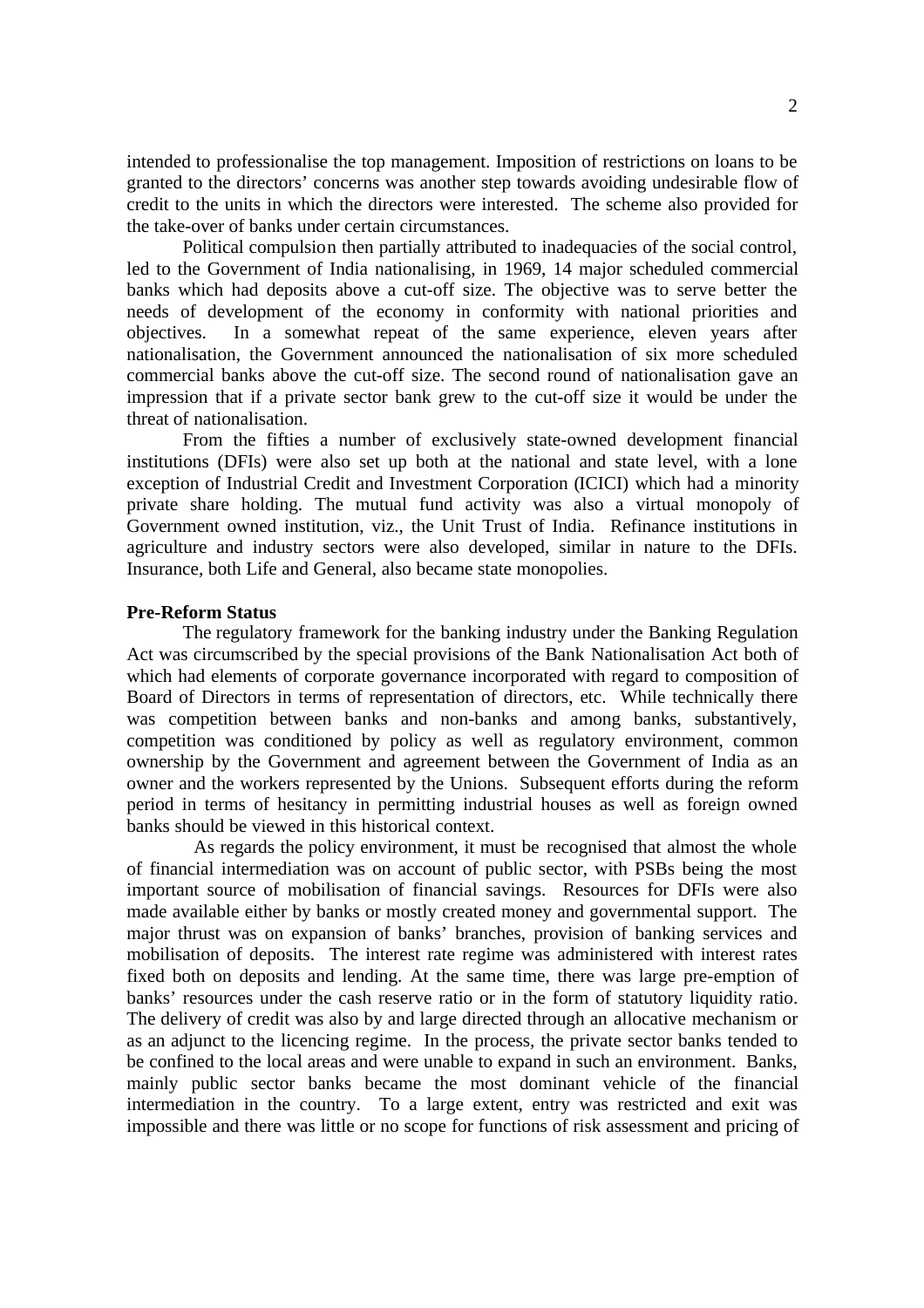risks. The Government, thus combined in itself the role of owner, regulator and sovereign.

The legal as well as policy framework emphasised co-ordination in the interest of national development as per Plan priorities with the result, the issue of corporate governance became subsumed in the overall development framework. To the extent each bank, even after nationalization, maintained its distinct identity, governance structure as incorporated in the concerned legislations provided for a formal structure of relationship between the RBI, Government, Board of Directors and management. The role of the RBI as a regulator became essentially one of being an extended arm of the Government so far as highest priority was accorded to ensuring coordinated actions in regard to activities particularly of PSBs. The SBI, which was owned by the RBI, was in substance no different from the other banks owned by the Government in terms of Board composition, appointment procedures of the executives and non-executive members of the Board of Directors. Both Government and RBI were represented on the Board of Directors of the PSBs. There has been significant cross representation in terms of owner or lender and in other relationships between banks and all other major financial entities. In other words, cross holdings and inter-relationships were more a rule than an exception in the financial sector, since the basic objective was coordination for ensuring planned development, with the result, the concepts of conflicts of interests among players, checks and balances etc., were subordinated to the social goals of the *joint family* headed by the Government.

## **Reform Measures**

The major challenge of the reform has been to introduce elements of market incentive as a dominant factor gradually replacing the administratively coordinated planned actions for development. Such a paradign shift has several dimensions, the corporate governance being one of the important elements. The evolution of corporate governance in banks, particularly, in PSBs, thus reflects changes in monetary policy, regulatory environment, and structural transformations and to some extent, on the character of the self-regulatory organizations functioning in the financial sector. Policy Environment

During the reform period, the policy environment enhanced competition and provided greater opportunity for exercise of what may be called genuine corporate element in each bank to replace the elements of coordinated actions of all entities as a "joint family" to fulfill predetermined Plan priorities. The measures taken so far can be summarized as follows :

First, greater competition has been infused in the banking system by permitting entry of private sector banks (9 licences since 1993), and liberal licensing of more branches by foreign banks and the entry of new foreign banks. With the development of a multi-institutional structure in the financial sector, emphasis is on efficiency through competition irrespective of ownership. Since non-bank intermediation has increased, banks have had to improve efficiency to ensure survival.

Second, the reforms accorded greater flexibility to the banking system to manage both the pricing and quantity of resources. There has been a reduction in statutory preemptions to less than a third of commercial banks resources. The mandatory component of market financing of Government borrowing has decreased. While directed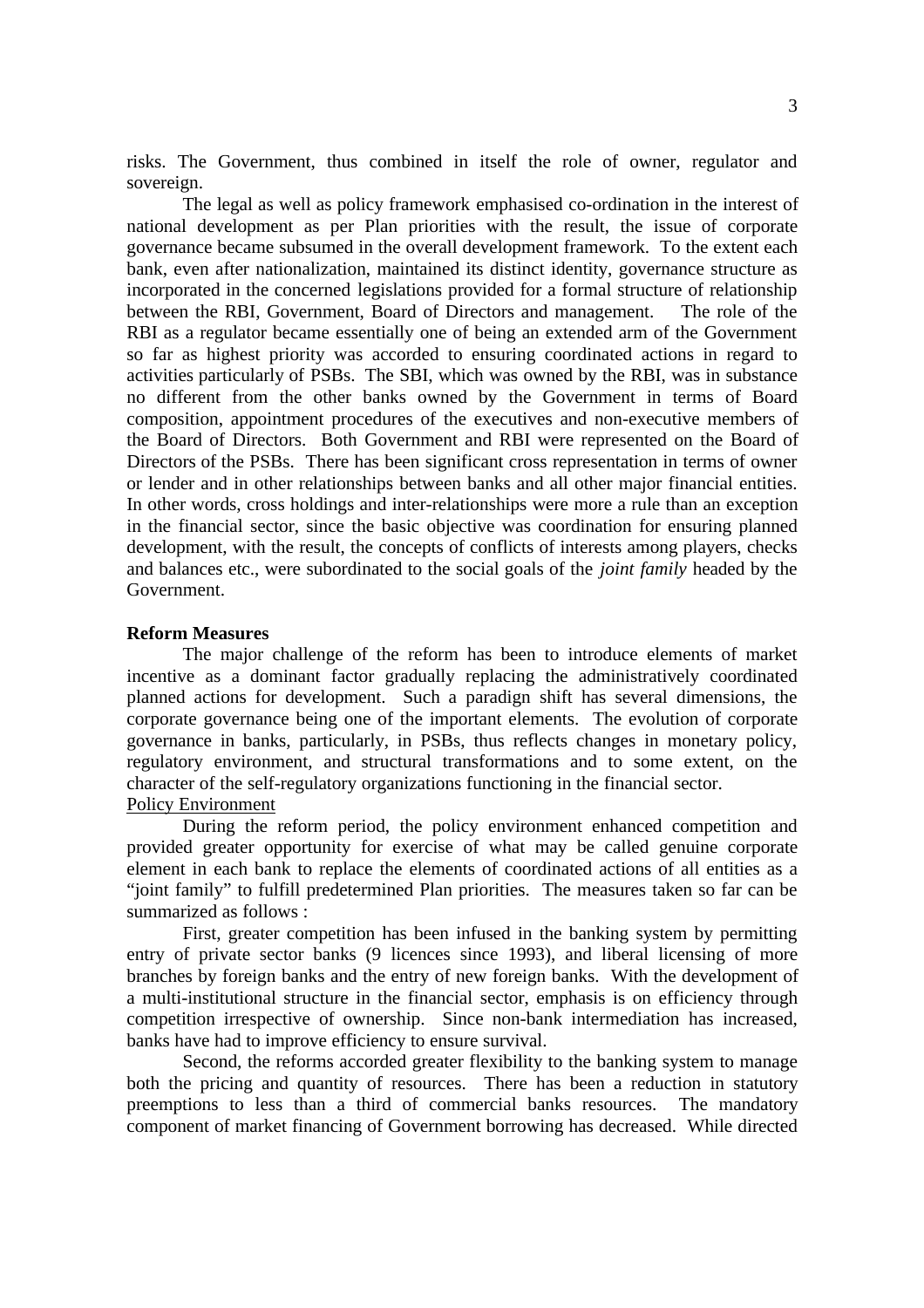credit continues it is now on near commercial terms. Valuation of banks' investments is also attuned to international best practices so as to appropriately capture market risks.

Third, the RBI has moved away from micro-regulation to macro-management. RBI has replaced detailed individual guidelines with general guidelines and now leaves it to individual banks' boards to set their guidelines on credit decisions. A Regulation Review Authority was established in RBI, whereby any bank could challenge the need for any regulation or guideline and the department had to justify the need and usefulness for such guideline relative to costs of regulation and compliance.

Fourth, to strengthen the banking system to cope up with the changing environment, prudential standards have been imposed in a progressive manner. Thus, while banks have greater freedom to take credit decisions, prudential norms setting out capital adequacy norms, asset classification, income recognition and provisioning rules, exposure norms, and asset liability management systems have helped to identify and contain risks, thereby contributing to greater financial stability.

Fifth, an appropriate legal, institutional, technological and regulatory framework has been put in place for the development of financial markets. There is now increased volumes and transparency in the primary and secondary market operations. Development of the Government Securities, money and forex markets has improved the transmission mechanism of monetary policy, facilitated the development of an yield curve and enabled greater integration of markets. The interest rate channel of monetary policy transmission is acquiring greater importance as compared with the credit channel.

## Regulatory Environment

Prudential regulation and supervision have formed a critical component of the financial sector reform programme since its inception, and India has endeavoured to international prudential norms and practices. These norms have been progressively tightened over the years, particularly against the backdrop of the Asian crisis. Bank exposures to sensitive sectors such as equity and real estate have been curtailed. The Banking Regulation Act 1949 prevents connected lending (i.e. lending by banks to directors or companies in which Directors are interested).

Periodical inspection of banks has been the main instrument of supervision, though recently there has been a move toward supplementary 'on-site inspections' with 'off-site surveillance'. The system of 'Annual Financial Inspection' was introduced in 1992, in place of the earlier system of Annual Financial Review/Financial Inspections. The inspection objectives and procedures, have been redefined to evaluate the bank's safety and soundness; to appraise the quality of the Board and management; to ensure compliance with banking laws & regulation; to provide an appraisal of soundness of the bank's assets; to analyse the financial factors which determine bank's solvency and to identify areas where corrective action is needed to strengthen the institution and improve its performance. Inspection based upon the new guidelines have started since 1997.

A high powered Board for Financial Supervision (BFS), comprising the Governor of RBI as Chairman, one of the Deputy Governors as Vice-Chairman and four Directors of the Central Board of RBI as members was constituted in 1994, with the mandate to exercise the powers of supervision and inspection in relation to the banking companies, financial institutions and non-banking companies.

A supervisory strategy comprising on-site inspection, off-site monitoring and control systems internal to the banks, based on the CAMELS (capital adequacy, asset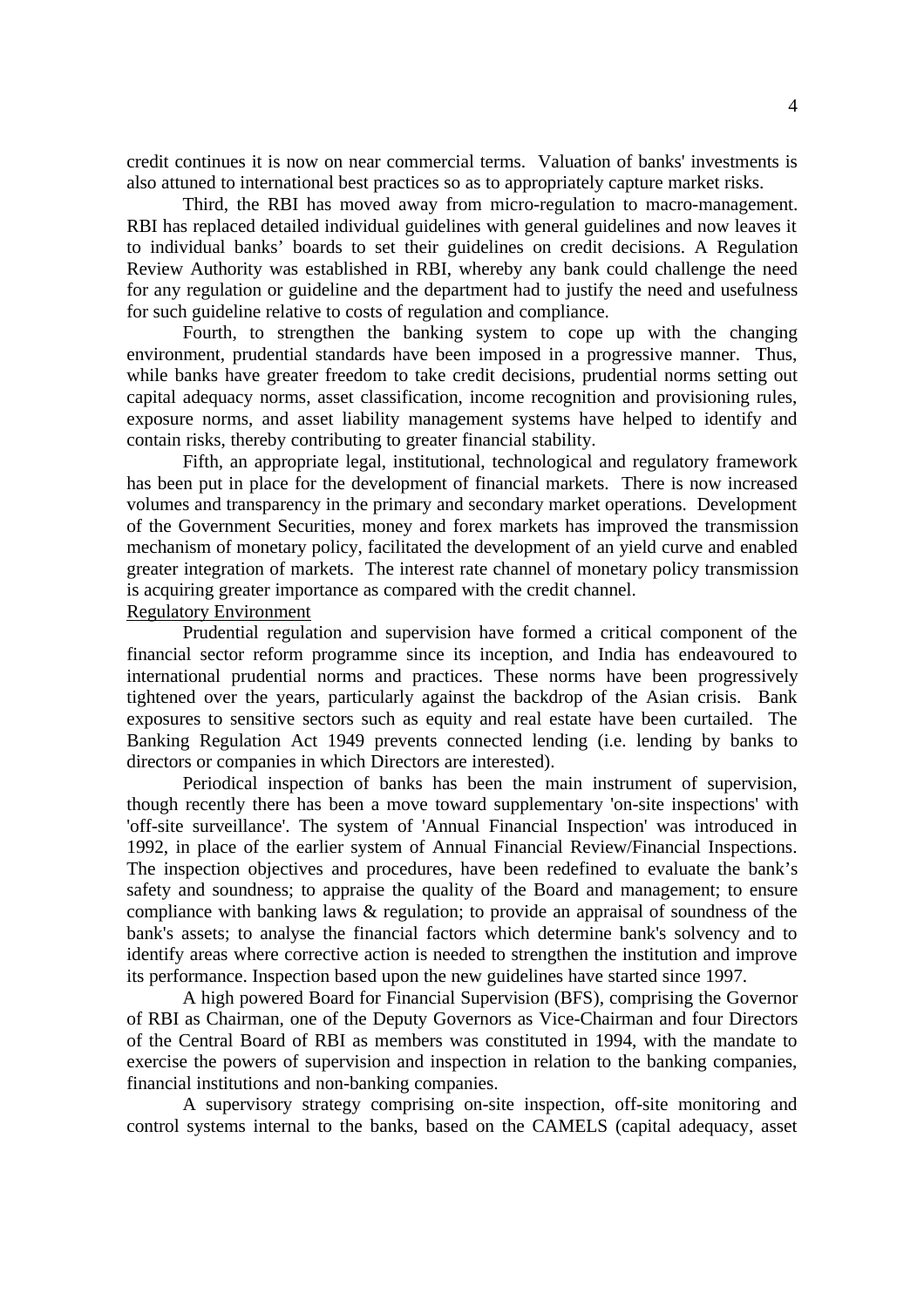quality, management, earnings, liquidity and systems and controls) methodology for banks have been instituted. The RBI has instituted a mechanism for critical analysis of the balance sheet by the banks themselves and the presentation of such analysis before their boards to provide an internal assessment of the health of the bank. The analysis, which is also made available to the RBI, forms a supplement to the system of off-site monitoring of banks.

Keeping in line with the merging regulatory and supervisory standards at international level, the RBI has initiated certain macro level monitoring techniques to assess the true health of the supervised institutions. The format of balance sheets of commercial banks have now been prescribed by the RBI with disclosure standards on vital performance and growth indicators, provisions, net NPAs, staff productivity, etc. appended as 'Notes of Accounts'. To bring about greater transparency in banks' published accounts, the RBI has also directed the banks to disclose data on movement of nonperforming assets (NPAs) and provisions as well as lending to sensitive sectors. These proposed additional disclosure norms would bring the disclosure standards almost on par with the international best practice.

# Structural Environment of Banking

The nationalized banks are enabled to dilute their equity of Government of India to 51% following the amendment to the Banking Companies (Acquisition & Transfer of Undertakings) Acts in 1994, bringing down the minimum Government's shareholdings to 51 per cent in PSBs. RBI's shareholding in SBI is subject to a minimum of 55 per cent. Ten banks have already raised capital from the market. The Government proposed, in the Union Budget for the financial year 2000-01 to reduce its holding in nationalised banks to a minimum of 33 per cent, while maintaining the public sector character of these banks. The diversification of ownership of PSBs has made a qualitative difference to the functioning of PSBs since there is induction of private shareholding and attendant issues of shareholder's value, as reflected by the market cap, representation on board, and interests of minority shareholders. There is representation of private shareholder when the banks raise capital from the market.

The governance of banks rests with the board of directors. In the light of deregulation in interest rates and the greater autonomy given to banks in their operations, the role of the board of directors has become more significant. During the years, Boards have been required to lay down policies in critical areas such as investments, loans, assetliability management, and management and recovery of NPAs. As a part of this process, several Board level committees including the Management Committee are required to be appointed by banks.

In 1995, the RBI directed banks to set up Audit Committees of their Boards, with the responsibility of ensuring efficacy of the internal control and audit functions in the bank besides compliance with the inspection report of the RBI, internal and concurrent auditors. To ensure both professionalism and independence, the Chartered Accountant Directors on the boards of banks are mandatory members, but the Chairman would not be part of the Audit Committee. Apart from the above, Board level committees that are required to be set up are Risk Management committee, Asset Liability Management committee (ALCO), etc. The Boards have also been given the freedom to constitute any other committees, to render advice to it.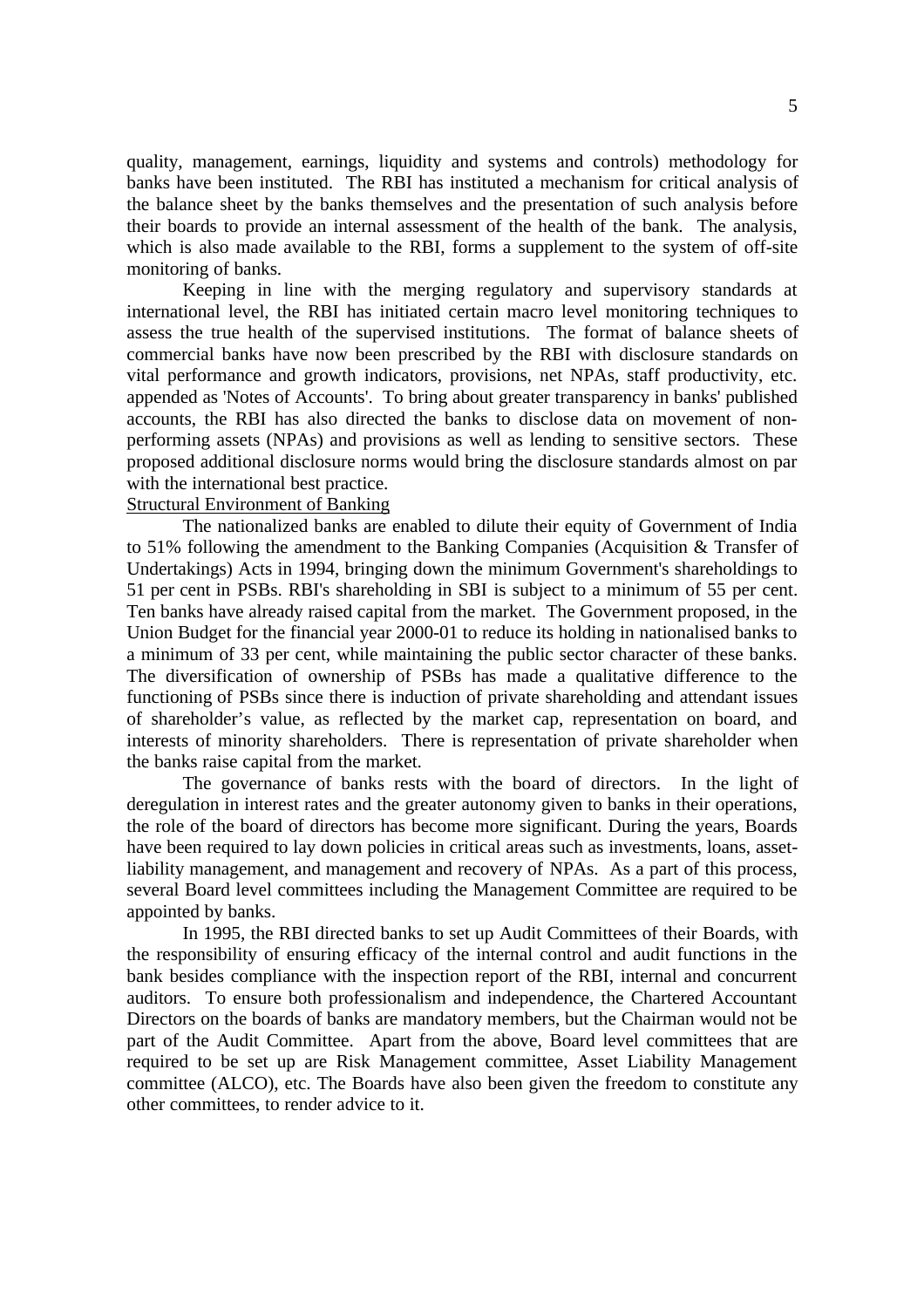Government introduced a Bill in Parliament to omit the mandatory provisions regarding appointment of RBI nominees on the Boards of public sector banks and instead to add a clause to enable RBI to appoint its nominee on the boards of public sector banks if the RBI is of the opinion that in the interest of the banking policy or in the public interest or in the interest of the bank or depositors, it is necessary so to do.

As regards, appointment of Additional Directors on the Boards of private sector banks, since December 1997, the RBI has been appointing such directors only in such of those 'banks making losses for more than one year, having CRAR below 8%, NPAs exceeding 20% or where there are disputes in the management.

Appointment of Chairman and Managing Directors and Executive Directors of all PSBs is done by Government. The Narasimham Committee II had recommended that the appointment of Chairman and Managing Director should be left to the Boards of banks and the Boards themselves should be elected by shareholders. Government has set up an Appointment Board chaired by Governor, Reserve Bank of India for these appointments. More recently, in case of appointment of Chief Executive Officer of the PSBs identified as weak, the Government has formed a Search Committee with two outside experts.

Appointment as well as removal of auditors in PSBs require prior approval of the RBI. There is an elaborate procedure by which banks select auditors from an approved panel circulated by the RBI. In respect of private sector banks, the statutory auditors are appointed in the Annual General Meeting with the prior approval by the RBI. Self Regulatory Organizations

India has had the distinction of experimenting with Self Regulatory Organisations (SROs) in the financial system since the pre-independence days. At present, there are four SROs in the financial system - Indian Banks Association (IBA), Foreign Exchange Dealers Association of India (FEDAI), Primary Dealers Association of India (PDAI) and Fixed Income Money Market Dealers Association of India (FIMMDAI).

The IBA established in 1946 as a voluntary association of banks, strove towards strengthening the banking industry through consensus and co-ordination. Since nationalisation of banks, PSBs tended to dominate IBA and developed close links with Government and RBI. Often, the reactive and consensus and coordinated approach bordered on cartelisation. To illustrate, IBA had worked out a schedule of benchmark service charges for the services rendered by member banks, which were not mandatory in nature, but were being adopted by all banks. The practice of fixing rates for services of banks was consistent with a regime of administered interest rates but not consistent with the principle of competition. Hence, the IBA was directed by the RBI to desist from working out a schedule of benchmark service charges for the services rendered by member banks.

Responding to the imperatives caused by the changing scenario in the reform era, the IBA has, over the years, refocused its vision, redefined its role, and modified its operational modalities.

In the area of foreign exchange, FEDAI was established in 1958, and banks were required to abide by terms and conditions prescribed by FEDAI for transacting foreign exchange business. In the light of reforms, FEDAI has refocused its role by giving up fixing of rates, but plays a multifarious role covering training of banks' personnel, accounting standards, evolving risk measurement models like the VaR and accrediting foreign exchange brokers.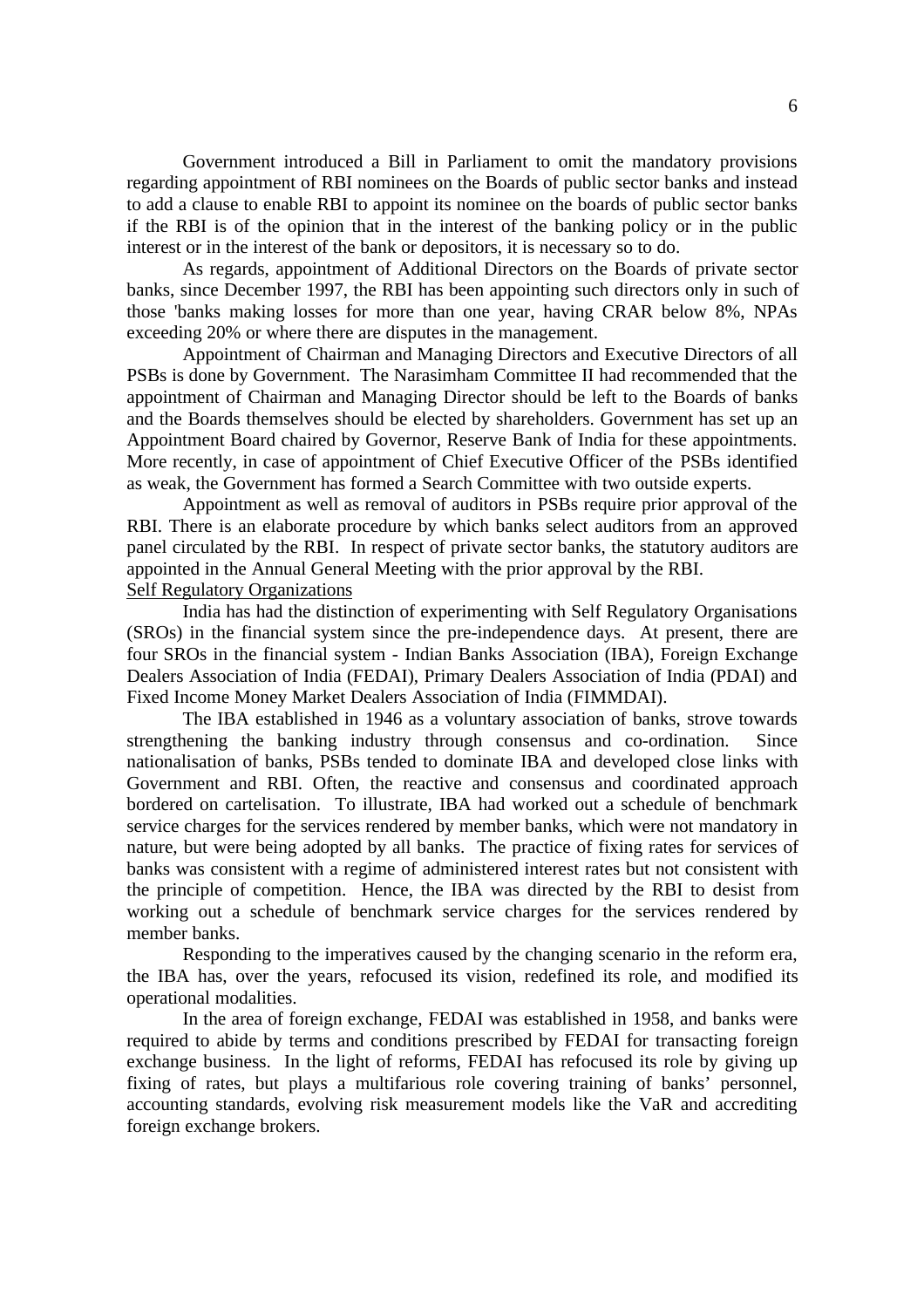In the financial markets, the two SROs, viz., the PDAI and the FIMMDAI are of recent origin i.e. 1996 and 1997. These two SROs have been proactive and are closely involved in contemporary issues relating to development of money and government securities markets. The representatives of PDAI and FIMMDAI are members of important committees of the RBI, both on policy and operational issues. To illustrate, the Chairmen of PDAI and FIMMDAI are members of the Technical Advisory Group on Money and Government Securities market of the RBI. These two SROs have been very proactive in mounting the technological infrastructure in the money and Government Securities markets. The FIMMDAI has now taken over the responsibility of publishing the yield curve in the debt markets. Currently, the FIMMDAI is working towards development of uniform documentation and accounting principles in the repo market.

## **Assessment of Corporate Governance in PSBs**

A Standing Committee on International Financial Standards and Codes was constituted to, *inter alia*, assess the status in India *vis-à-vis* the best global practices in regard to standards and codes. An Advisory Group on Corporate Governance (Chairman: Dr. R. H. Patil) made detailed assessment and gave recommendations of which those relating to PSBs is an important component. The Report provides the most comprehensive set of recommendations on the subject, summarised in Box 1.

## Box 1

## Advisory Group on Corporate Governance

• Currently in India, about four-fifths of the banking business is under the control of public sector banks (PSBs), comprising the SBI and its subsidiaries and the nationalised banks. Corporate governance in PSBs is complicated by the fact that effective management of these banks vests with the government and the top managements and the boards of banks operate merely as functionaries. The ground reality is such that the government performs simultaneously multiple functions *vis-à-vis* the PSBs, such as the owner, manager, quasi-regulator, and sometimes even as the super-regulator. Unless the issues connected with these multiple, and sometimes conflicting, functions are resolved and the boards of banks are given the desired level of autonomy it would be difficult to improve the quality of corporate governance in PSBs. One of the major factors that impinge directly on the quality of corporate governance is the government ownership. It is desirable that all the banks are brought under a single Act so that the corporate governance regimes do not have to be different just because the entities are covered under multiple Acts of the Parliament or that their ownership is in the private or public sector.

## Box 1 (cont.)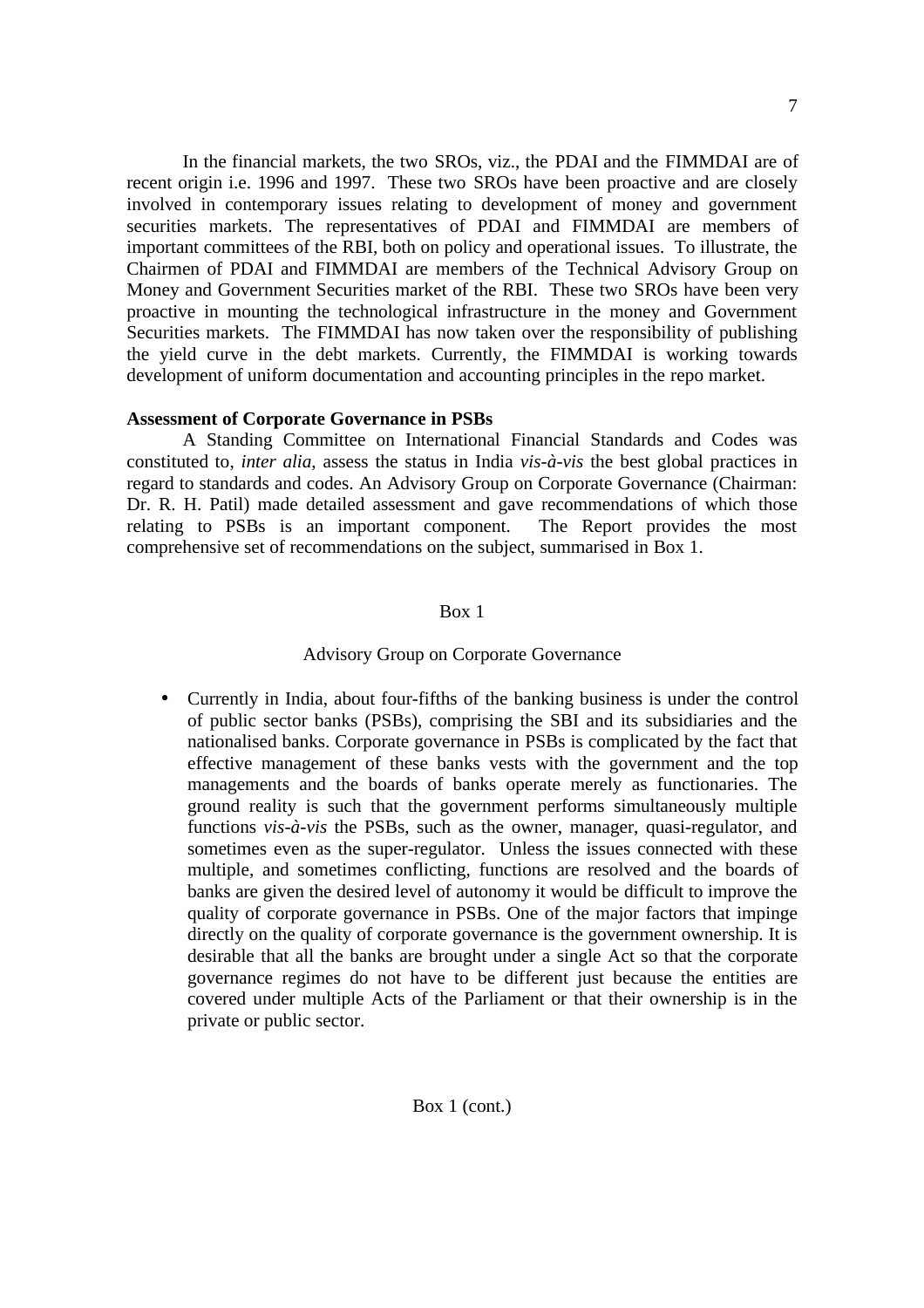## Advisory Group on Corporate Governance

- Even when the government dilutes its holdings to bring them significantly below the threshold limit of 51 per cent, efforts to institute good governance practices would remain at superficial level unless the government seriously redefines its role *de novo*. The changes proposed in the composition of the boards as per legislation under contemplation would result in government directly appointing 9 out of the 15 directors including the 4 whole time directors. Moreover, the voting rights of any of the other shareholders will continue to be restricted, thereby negating the basic principle of equal rights to all the shareholders. The rights of private shareholders' of SBI/PSBs are abridged considerably, since their approval is not required for paying dividend or adopting annual accounts. The subsidiaries of the SBI enjoy very limited board autonomy as they have to get clearance on most of the important matters from the parent even before putting them up to their boards. Further, as things stand today, there is no equality among the various board members of the PSBs. Nominees of RBI and Government are treated to be superior to other directors.
- Another major problem affecting banks has been the representation given to the various interest groups on the boards of the banks. The main objective behind these representations was to give voice to various sections of the society at the board level of the banks. Hence, a major reform is needed in the area of constitution of the boards of the banks. The Chairmen, Executive Directors and non-executive directors on the boards of the PSBs (including the SBI and its subsidiaries) need to be appointed on the advice of an expert body set up on the lines of the UPSC, with similar status and independence. Such a body may be set up jointly by RBI and the Ministry of Finance. There is also no need to have directors that represent narrow sectional and economic interests. All the objectives that the banks are supposed to achieve should become an integral part of the corporate mission statements of these institutions.
- Although RBI maintains a tight vigil and inspects these entities thoroughly at regular time intervals, the quality of corporate level governance mechanism does not appear to be satisfactory. In its role as the regulator, RBI need not have representation on the bank boards, given the fact that it leads to conflicts of interests with its regulatory functions. This should apply even in the case of SBI where RBI is the major shareholder. Further, any policy measures to protect banks that are less careful in their lending policies at the cost of tax payers' money need to be tempered in such a way that they do not encourage profligate lending by banks.
- Current regulatory provisions do not permit a bank to lend money to a company if any of its board members is also a director on the board of that company. The negative impact of this rule has been that the banks are not able to get good professionals for their boards. This archaic rule should be modified immediately so that the professionals who are on the boards of non-banking companies as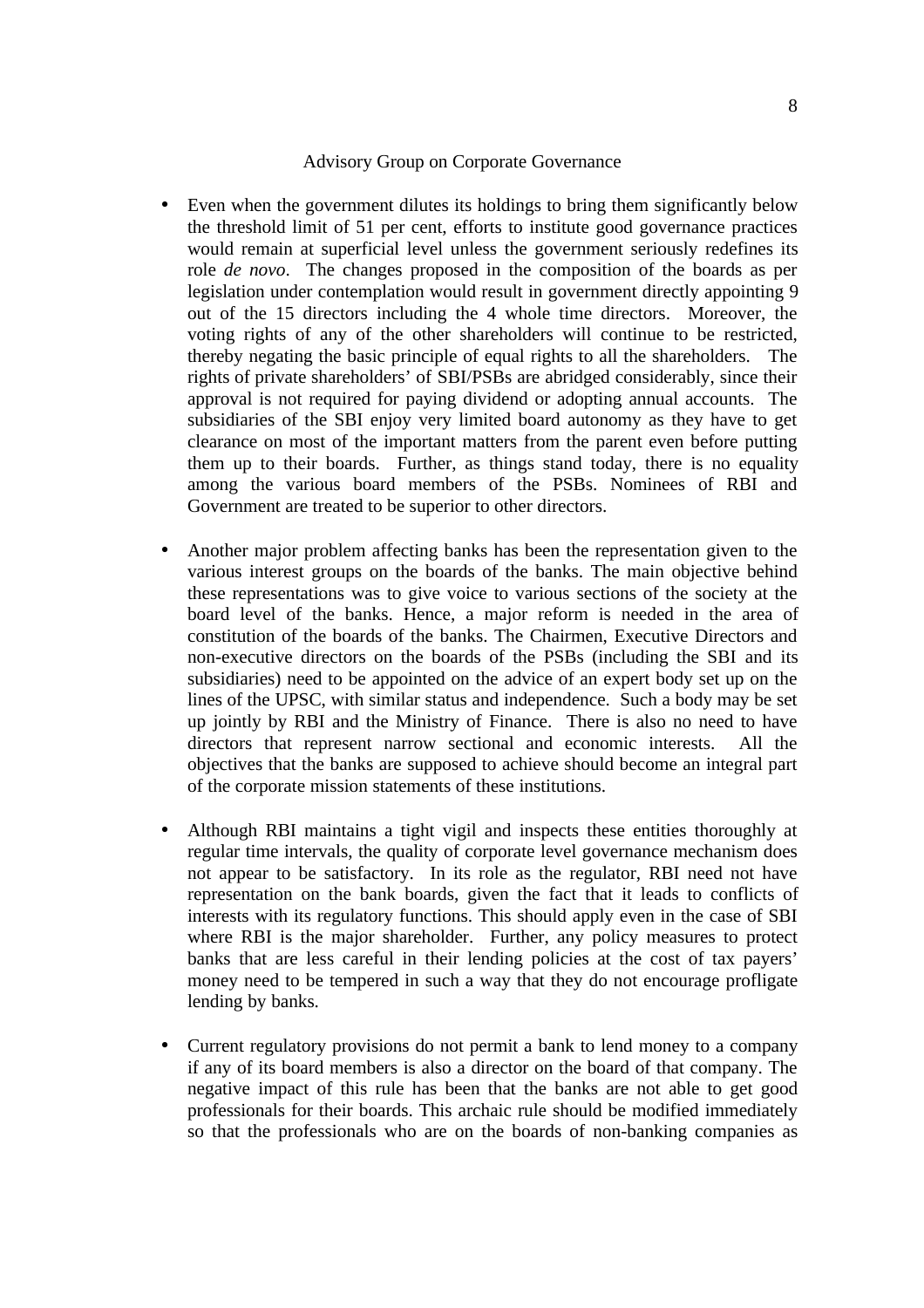professional or independent directors do not suffer from any handicaps. The current rule may, however, be continued only in respect of directors of companies who are their promoters and have a stake in their companies beyond being merely a director. In the interest of good governance, it is desirable that government directors should not participate in the discussion on such matters and also abstain from voting.

The Report of the Advisory Group on Banking Supervision (Chairman : Mr. M.S. Verma) has also made some recommendations on corporate governance, which are summarised in Box 2.

#### Box 2

## Advisory Group on Banking Supervision

The quality of corporate governance should be the same in all types of banking organisations irrespective of their ownership. The process of induction of directors into banks' boards and their initial orientation may be streamlined. Banks need to develop mechanisms, which can help them ensure percolation of their strategic objectives and corporate values throughout the organisation. Boards need to set and enforce clear lines of responsibility and accountability for themselves as well as the senior management and throughout the organisation. Linkage between contribution and remuneration/reward should be established. Compensation Committees of the board could be set up for the purpose. Nomination Committees to assess the effectiveness of the board and direct the process of renewing and replacing board members are desirable. Disclosures in respect of committees of the board and qualifications of the directors, incentive structure and the nature and extent of transactions with affiliated and related parties need to be encouraged. Finally, a provision on the lines of Section 20 of the Banking Regulation Act, 1949, which prohibits loans and advances to directors and their connected parties, will have to be made in respect of large shareholders also. Information on transactions with affiliated and related parties should be disclosed.

## Current Proposal

It would be evident that the Reports of Advisory Groups contain far reaching proposals to improve corporate governance and many, if not all, do require legislative processes and they are necessarily time consuming and often realizable only in mediumterm. While proceeding with analysis and possible legislative actions, it may be necessary to consider and adopt changes that could be brought about within the existing legislative framework.

To this end, Governor Jalan in his Monetary and Credit Policy Statement of October 2001 constituted a Consultative Group of Directors of banks and financial institutions (Chairman Dr. A.S. Ganguly) to review the supervisory role of Boards of banks and financial institutions and to obtain feedback on the functioning of the Boards vis-à-vis compliance, transparency, disclosures, audit committees etc. and make recommendations for making the role of Board of Directors more effective. The Group made its recommendations very recently after a comprehensive review of the existing framework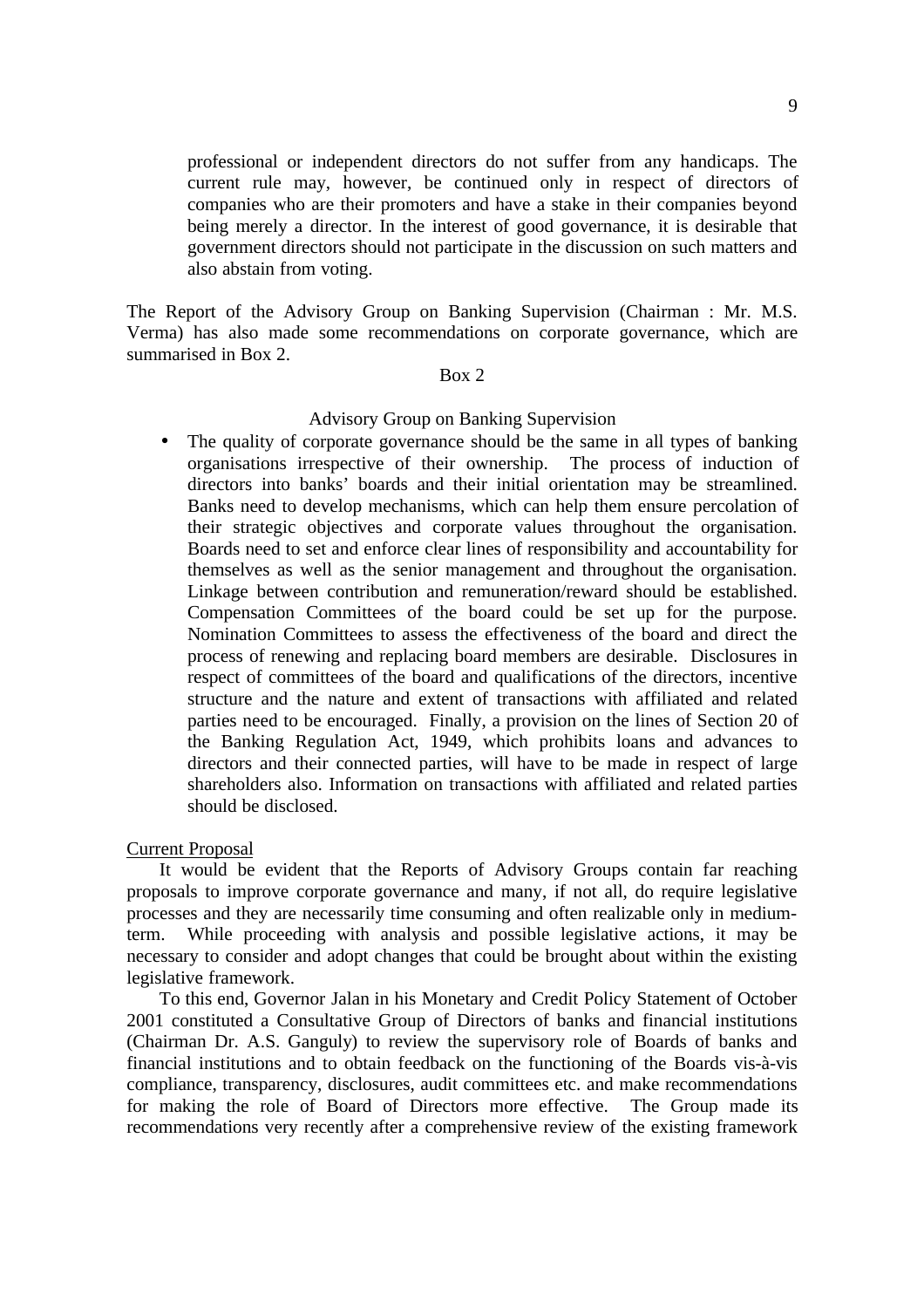as well as of current practices and benchmarked its recommendations with international best practices as enunciated by the Basel Committee on Banking Supervision, as well as of other committees and advisory bodies, to the extent applicable in the Indian environment. The report has been put in public domain for a wider debate and its major recommendations are summarized in Box 3 :

## Box 3 Report of the Consultative Group of Directors of Banks/Financial Institutions

- On appointment of Directors, due diligence of the directors of all banks be they in public or private sector, should be done in regard to their suitability for the post by way of qualifications and technical expertise. Involvement of Nomination Committee of the Board in such an exercise should be seriously considered as a formal process. Further, the Government while nominating directors on the Boards of public sector banks should be guided by certain broad "fit and proper" norms for the Directors. The criteria suggested by the Bank for International Settlements (BIS) may be suitably adopted for considering "fit and proper" test for bank directors.
- In the present context of banking becoming more complex and knowledge-based, there is an urgent need for making the Boards of banks more contemporarily professional by inducting technical and specially qualified individual. While continuing regulation based representation of sectors like agriculture, SSI, cooperation, etc., the appointment/nomination of independent/ non-executive directors to the Board of banks (both public sector and private sector) should be from a pool of professional and talented people to be prepared and maintained by RBI. Any deviation from this procedure by any bank should be with the prior approval of RBI.
- On the functioning, the independent/non-executive directors should raise in the meetings of the Board, critical questions relating to business strategy, important aspects of the functioning of the bank and investor relations. In the case of private sector banks where promoter directors may act in concert, the independent/non-executive directors should provide effective checks and balances ensuring that the bank does not build up exposures to entities connected with the promoters or their associates. The independent/non-executive directors should provide effective checks and balances particularly, in widely held and closely controlled banking organizations.
- As a step towards effective corporate governance, it would be desirable to take an undertaking from every director to the effect that they have gone through the guidelines defining the role and responsibilities of directors, and understood what is expected of them and enter into a covenant to discharge their responsibilities to the best of their abilities, individually and collectively.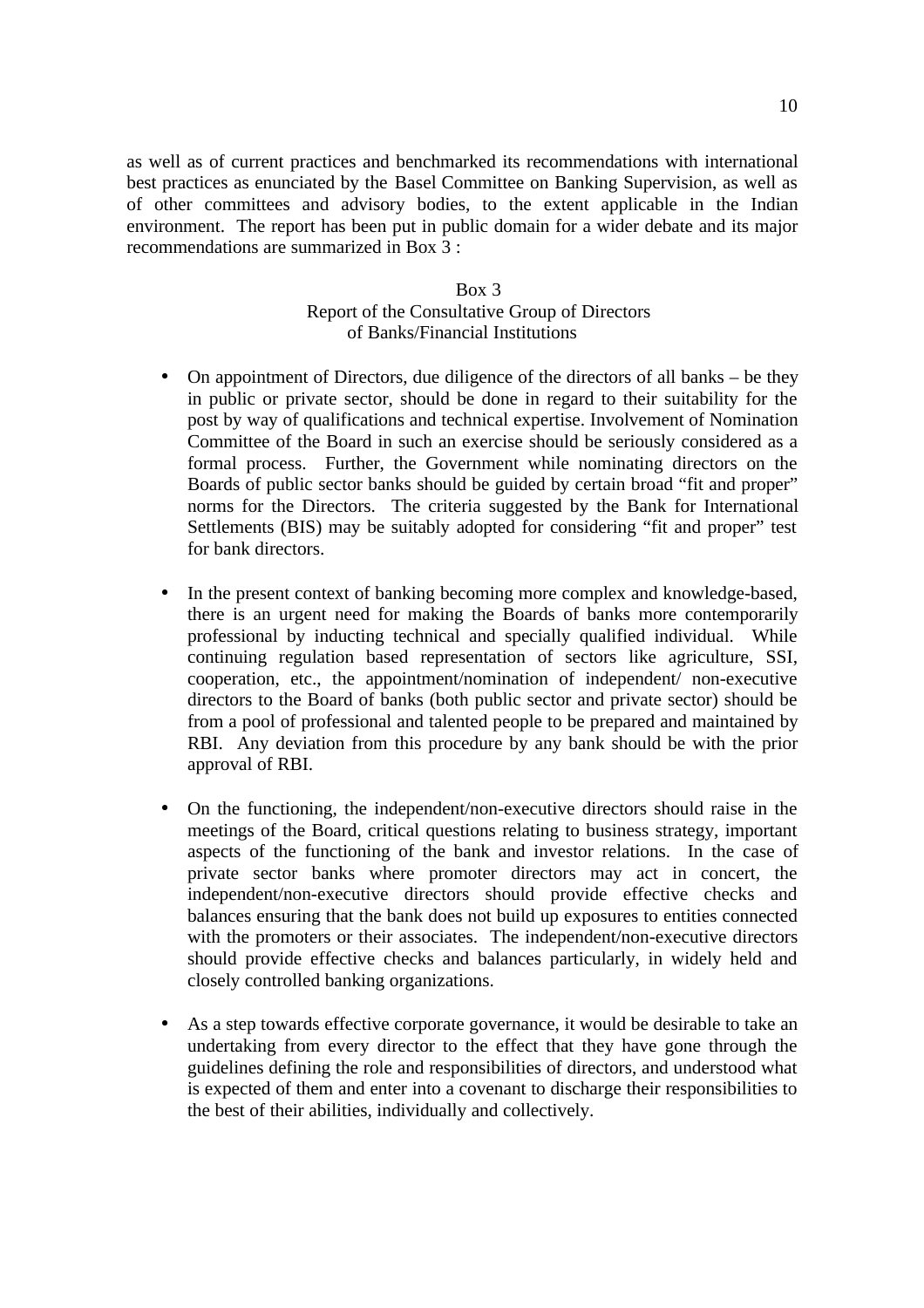- In order to attract quality professionals, the level of remuneration payable to the directors should be commensurate with the time required to be devoted to the bank's work as well as to signal the appropriateness of remuneration to the quality of inputs expected from a member. The statutory prohibition under section 20 of the Banking Regulation Act, 1949 on lending to companies in which the director is interested, severely constricts availability of quality professional directors on to the Boards of banks. This would require a change in the existing legal framework. We need to move towards this goal.
- It would be desirable to separate the office of Chairman and Managing Director in respect of large sized public sector banks. This functional separation will bring about more focus on strategy and vision as also the needed thrust in the operational functioning of the top management of the bank. The directors could be made more responsible to their organization by exposing them to an induction briefing need-based training programme/seminars/workshops to acquaint them with emerging developments/challenges facing the banking sector. RBI as the regulator, could take the initiative to organizing such seminars. RBI may bring out an updated charter indicating clear-cut, specific guidelines on the role expected and the responsibilities of the individual directors. The whole-time directors should have sufficiently long tenure to enable them to leave a mark of their leadership and business acumen on the bank's performance. All banks should consider appointing qualified Company Secretary as the Secretary to the Board and have a Compliance Officer (reporting to the Secretary) for monitoring and reporting compliance with various regulatory/accounting requirements.
- The information furnished to the Board should be wholesome, complete and adequate to take meaningful decisions. A distinction needs to be made between statutory items and strategic issues in order to make the material for directors 'manageable'. The Reviews dealing with various performance areas could be put up the Supervisory Committee of Board and a summary of each such review could be put up to the Main Board. The Board's focus should be devoted more on strategy issues, risk profile, internal control systems, overall performance, etc. The procedure followed for recording of the minutes of the board meetings in banks and financial institutions should be uniform and formalized. Banks and financial institutions may adopt two methods for recording the proceedings viz., a summary of key observations and a more detailed recording of the proceedings.
- It would be desirable if the exposures of a bank to stockbrokers and marketmakers as a group, as also exposures to other sensitive sectors, viz., real estate etc. are reported to the Board regularly. The disclosures in respect of the progress made in putting in place a progressive risk management system, the risk management policy, strategy followed by the bank, exposures to related entities, the asset classification of such lendings/investments etc. conformity with Corporate Governance Standards etc., be made by banks to the Board of Directors at regular intervals as prescribed.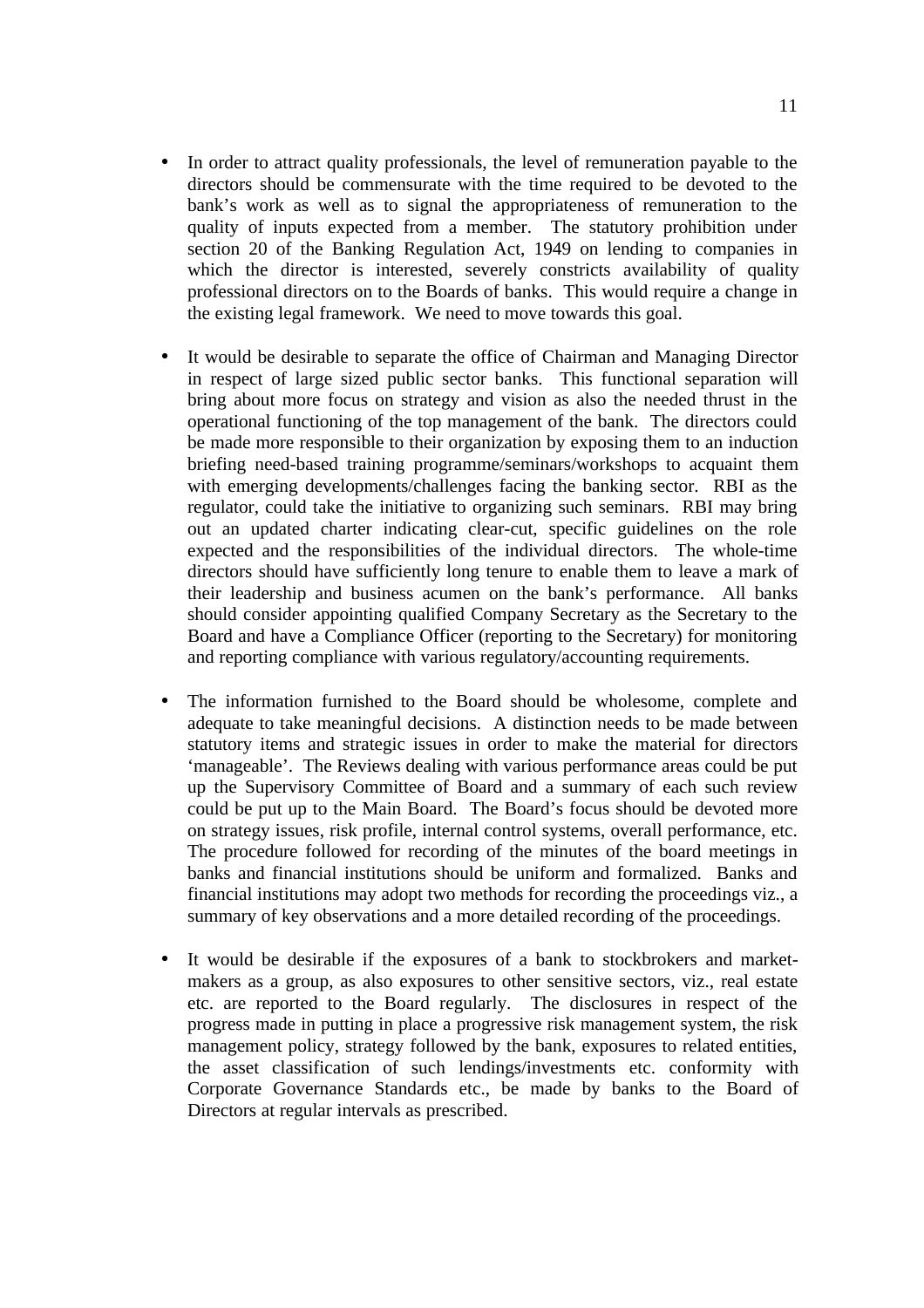- As regards Committees, there could be a Supervisory Committee of the Board in all banks, be the public or private sector, which will work on collective trust and at the same time, without diluting the overall responsibility of the Board. Their role and responsibilities could include monitoring of the exposures (credit and investment) review of the adequacy of risk management process and upgradation thereof, internal control systems and ensuring compliance with the statutory/regulatory framework. The Audit Committee should, ideally be constituted with independent/non-executive directors and the Executive Director should only be a permanent invitee. However, in respect of public sector banks, the existing arrangement of including the Executive Director and nominee directors of Government and RBI in the Audit Committee may continue. The Chairman and Audit Committee need not be confined to the Chartered Accountant profession but can be a person with knowledge on 'finance' or 'banking' so as to provide directions and guidance to the Audit Committee, since the Committee not only looks at accounting issues, but also the overall management of the bank. It is desirable to have a Nomination Committee for appointing independent/non-executive directors of banks. In the context of a number of public sector banks issuing capital to the public, a Nomination Committee of the Board may be formed for nomination of directors, representing shareholders. The formation and operationalisation of the Risk Management Committees in pursuance of the guidelines issued by the RBI should he speeded up and their role further strengthened. With a view of building up credibility among the investor class, the Group recommends that a Committee of the Board may be set up to look into the grievance of investors and shareholders, with the Company Secretary as a nodal point.
- Finally the banks could be asked to come up with a strategy and plan for implementation of the governance standards recommended and submit progress of implementation, for review after twelve months and thereafter half yearly or annually, as deemed appropriate.

#### **Tentative Issues and Lessons**

The Indian experience shows recognition of (a) the importance of corporate governance and the challenges in redefining institutional relations in the financial sector in respect of PSBs; (b) the need for a broader view of enhancing corporate governance to take account of law and policy as well as the operating and institutional environment; and (c) the desirable changes in the composition and functioning of the board. The processes by which some progress has been made so far and actions contemplated are also instructive – needless to add that these issues and lessons have to be viewed as tentative, and of course, contextual.

Corporate governance in PSBs is important, not only because PSBs happen to dominate the banking industry, but also because, they are unlikely to exit from banking business though they may get transformed. To the extent there is public ownership of PSBs, the multiple objectives of the government as owner and the complex principalagent relationships cannot be wished away. PSBs cannot be expected to blindly mimic private corporate banks in governance though general principles are equally valid.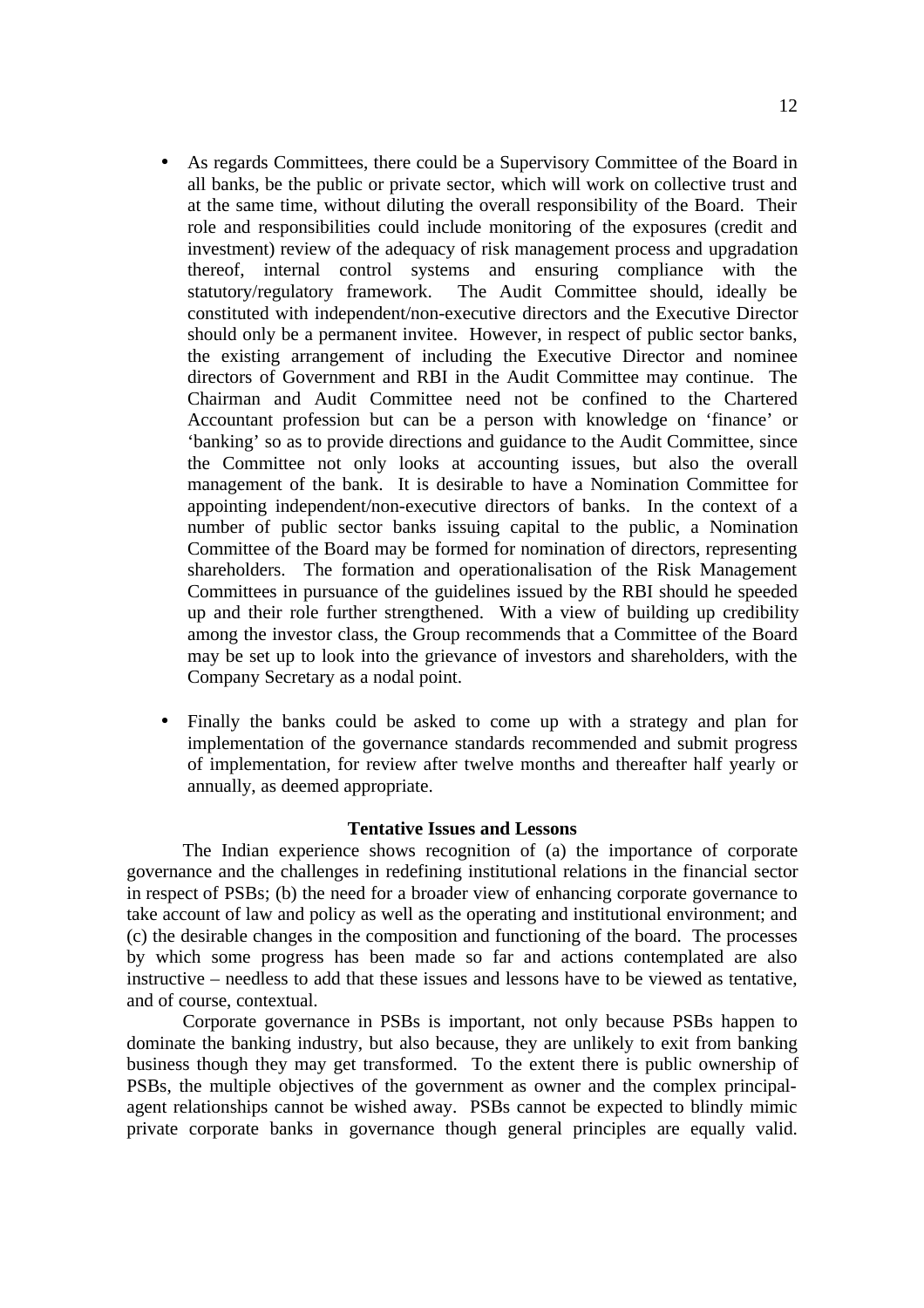Complications arise when there is a widespread feeling of uncertainty of the ownership and public ownership is treated as a transitional phenomenon. The anticipation or threat of change in ownership has also some impact on governance, since expected change is not merely of owner but the very nature of owner. Mixed ownership where government has controlling interest is an institutional structure that poses issues of significant difference between one set of owners who look for commercial return and another who seeks something more and different, to justify ownership. Furthermore, the expectations, the reputational risks and the implied even if not exercised authority in respect of the part-ownership of government in the governance of such PSBs should be recognized. In brief, the issue of corporate governance in PSBs is important and also complex.

The most important challenge faced in enhancing corporate governance and in respect of which there has been significant though partial success relates to redefining the interrelationships between institutions within the broadly defined public sector i.e., government, RBI and PSBs to move away from "joint family" approach originally designed for a model of planned development. As part of reform the government had to differentiate, conceptually and at the policy level, its role as sovereign, owner of banks and overarching supervisor of regulators including RBI. The central bank also had to move away from sharing the nitty gritty of developmental schemes with government involving micro regulation, to a more equitable treatment of all banks as regulator and supervisor. Furthermore, the bureaucracy of RBI is accountable to the RBI's Board for Financial Supervision. The large publicly owned non-financial enterprise had to recognize the need for a more commercial and competitive approach with banks including PSBs in raising of and deployment of funds. Similarly, the PSBs had to reorient their approach to each other also with intensified competition engineered by policy while guarding against excessive risk taking as dictated by a supervisor seeking to meet international standards.

Another noteworthy aspect of enhancing corporate governance is the narrowing of gap between PSBs and other banks in terms of the policy, regulatory and operating environment, apart from some changes in ownership structures with attendant consequences. The PSBs as hundred per cent owned entities with no share value quoted in stock exchanges accounted for over three quarters of banking business seven years ago, while they now account for less than a quarter.

A third area where a few changes to enhance quality of governance have been made or are contemplated relates to the manner in which chief executives are selected, the board is composed in view of induction of some elected directors, and the constitution of committees, including the Audit Committee. In this regard, it is noteworthy that recently, the functioning of bank boards in the private sector seems to have attracted significant adverse notice, both from market and supervisor. That the representation of RBI on the Boards is not desirable has been conceded just as RBI has expressed interest in divesting all its ownership functions.

The processes by which these changes have been and are being brought about may also be of some interest. First, RBI has taken initiative in bringing about changes rather than "keep aloof" from the regulated entities as pure theory may suggest. The developmental role of RBI, which was in the nature of promoting and funding of institutions or channeling credit to schemes under government approved plans has yielded place to the role of developer of a more robust financial system, especially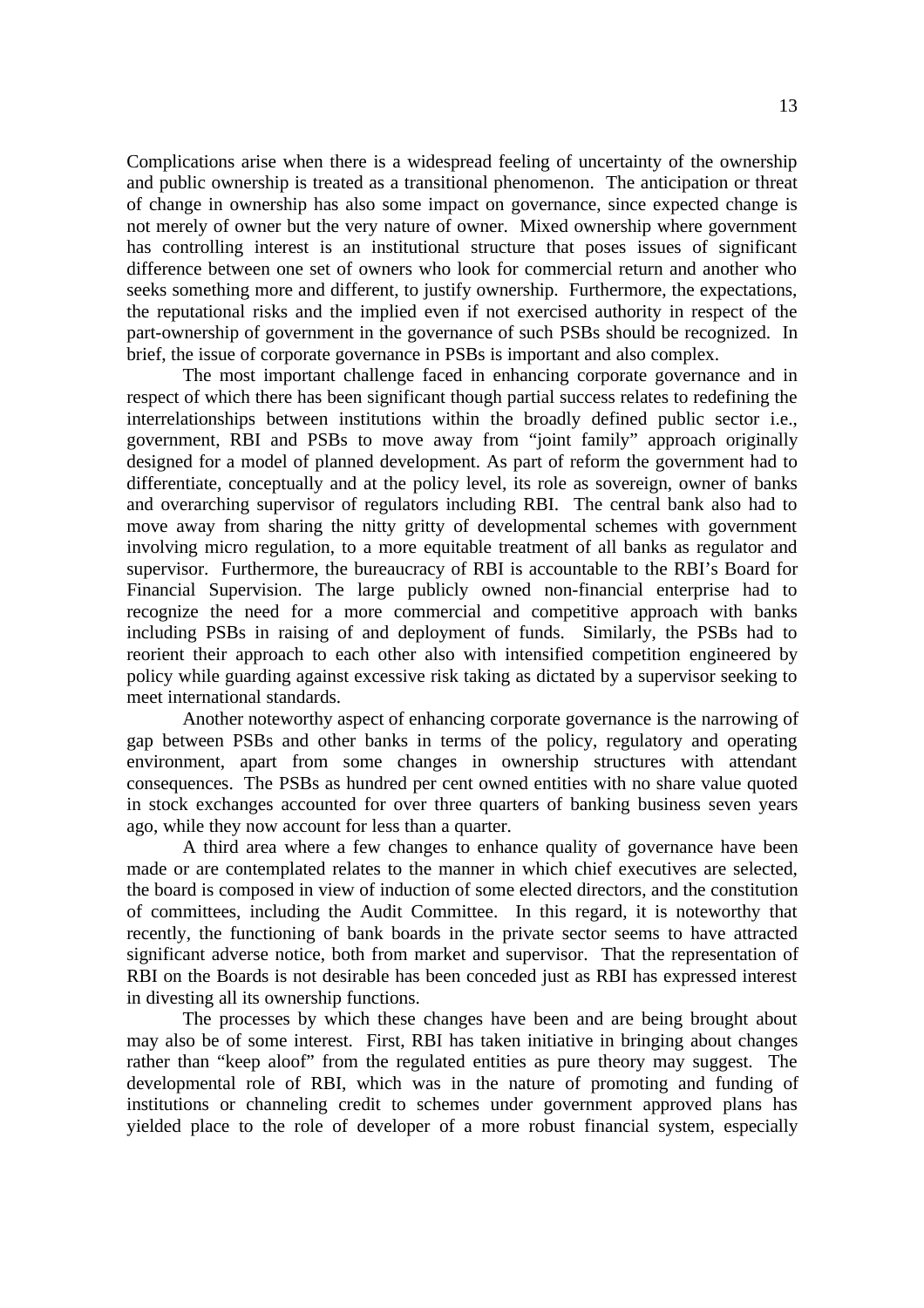banking structure and system. Sometimes, closer involvement of RBI in some transitional arrangements, such as in advising government on appointment of Chief Executives of PSBs was needed to bring about changes. The professional inputs as well as sensitising and creating opinion to enhance corporate governance was ensured by RBI through the Advisory Groups and Consultative Group mentioned.

Second, as Governor Jalan in his National Institute of Bank Management (NIBM) Annual Day Lecture articulated, markets are more free and more complex now; what happens in banks is a concern for all since there is fear of contagion and above all we live in a more volatile and interlinked world where effects are instantaneous. (Jalan 2002). Hence, in the process of making markets more free as part of the reform, RBI had to discharge its responsibility of equipping the participants, especially the most dominant segment viz., PSBs, to manage the complexities or simply to cope. Hence, RBI had taken initiatives in improving the competitive strengths as well as governance systems of PSBs while pursuing its objective of distancing, as a regulator, from the operational closeness with both government which is an owner of PSB, and PSBs which are the regulated.

Thirdly, the path of reform of which corporate governance is one element had to be considered carefully and evolved through a consultation and participation process at every step. Thus, the basic framework was provided by Narasimham Committees 1 and 2 in which all stakeholders were represented followed by a series of Committees and Consultation Papers to refine and redefine and apply the basic framework. The collaborative and consensual approach in the path of reform was adopted while the goals of reforms were to the extent possible well defined. The most recent example of this approach has been described in the Report of the Advisory Groups on various International Standards and Codes.

Fourthly, there was need to resist the temptation of demoralising the PSBs on presumed inefficiency, and make every effort to enable and empower them to meet the challenges. There has been clear recognition that governance is not merely one of structures, but also one of culture and this requires careful nurture. This has been made possible by a variety of mechanisms and through a variety of fora. One illustration would suffice to reflect the changing attitude of the RBI in this regard. The Governor, RBI who was the Chairman of National Institute of Bank Management yielded the position to a former Chairman of a public sector bank and the RBI distanced itself from the day to day running of the Institute without withdrawing its interest and support.

Fifthly, the importance of SROs in bringing about change has been recognised and the orientation of pre-existing institutions, in particular, Indian Banks' Association, has changed to meet new challenges. Various mechanisms have been found to ensure an environment supportive of sound corporate governance mentioned in BIS Document (BIS September 1999) by not only pursuing legal and policy changes with the Government, but also close interaction with auditors and banking industry associations.

#### **Random Thoughts**

The Indian experience provokes some thoughts on a few fundamental issues in regard to PSBs and corporate governance. First, is public ownership compatible with sound corporate governance as generally understood? Since various corporate governance structures exist in different countries, there are no universally correct parameters of sound corporate governance. Government ownership of a bank, unless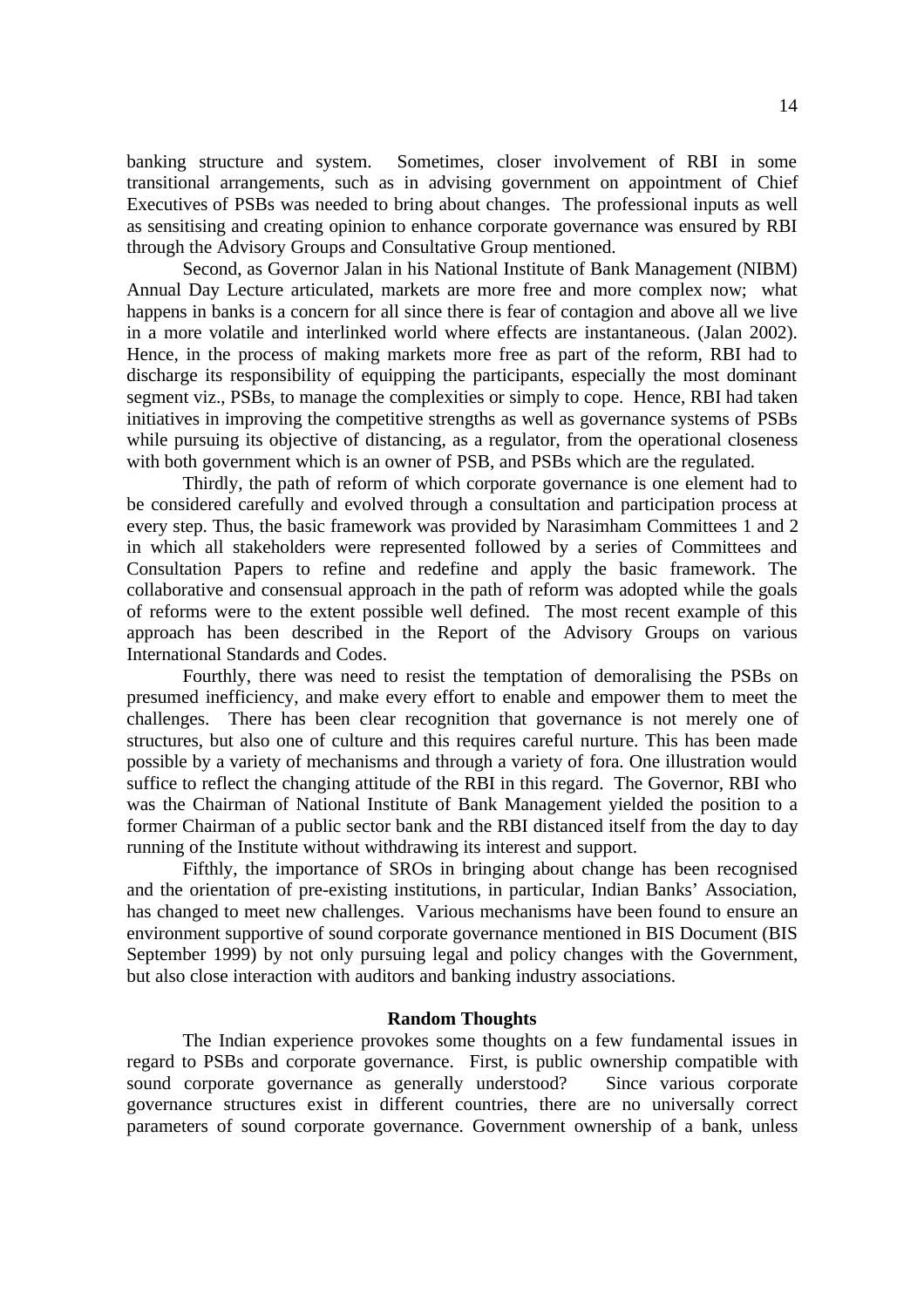government happens to have such a stake purely as a financial investment for return, necessarily has to have the effect of altering the strategies and objectives as well as structure of governance. Government as an owner is accountable to political institutions which may not necessarily be compatible with purely economic incentives. The mixed ownership brings into sharper focus the divergent objectives of shareholding and the issues of reconciling them, especially when one of the owners is government. In such a situation, one can argue that as long as the private shareholder is aware of the special nature of shareholding, there should be no conflict. In other words, the idea of maintaining public sector character of a bank while government holds a minority shareholding is an intensified and modified version of "golden share" experiment of U.K. The question could still be as to whether such a mixed ownership is the most efficient form of organization, particularly for banks which are in any case generally under intense regulation and supervision.

Second, is corporate governance generally better in private sector, in particular, private sector banks? In regard to old private sector banks (i.e. founded in pre-reform era, almost all of them continue to be closely held and many of them resist broadening their shareholder base and thus avoid deepening of corporate structures. More often than not, takeover bids have been by equally closely held groups. As regards new private sector banks, which have been licensed after close scrutiny in the reform period, the promotees were expected to dilute their stakes to below 40 per cent within three years. In two of the cases, this is yet to happen, while in most cases, the banks continue to be identified with effective controlled by promoter institutions. Governor Jalan, made an interesting observation on this in a recent lecture. "By and large, the structure is very weak in Co-operatives and NBFCs for historical reasons, local practices, and multiplicity of regulators and laws. Old private sector banks also have very poor auditing and accounting systems. New private banks – generally good on accounting, but poor on accountability. More modern and computerized, but less risk conscious. One thing which is common to all is that corporate governance is highly centralized with very little real check on the CEO, who is generally also closely linked to the largest owner groups. Boards or auditing systems are not very effective." (Jalan 2002)

Third, how do the dynamics of insider and outsider models in terms of separation between ownership and management work in public vis-à-vis private sector banks? One view is that there is not much difference between public and private sectors in India. "The literature on the governance deals mostly with the financial disclosures and restrictions on the managements that remain within the corporation and the influence that the external stakeholder or shareholders can hold. But in developing countries, the problem is slightly the other way round. In developing countries and more particularly in India, the major corporate issue is not how outside financiers can control the actions of the managers but also how outside stakeholders including the minority shareholders can exert control over the big inside shareholders; and this does not apply only to the public sector, but it applies equally strongly or probably more strongly to the private sector as well." (Bhide 2002).

There are, however, significant elements of subjectivity. Governor Jalan feels that private sector has greater elements of insider model. "Public sector banks/FIs, for example, are more akin to the 'outsider' model with separation of "Ownership" and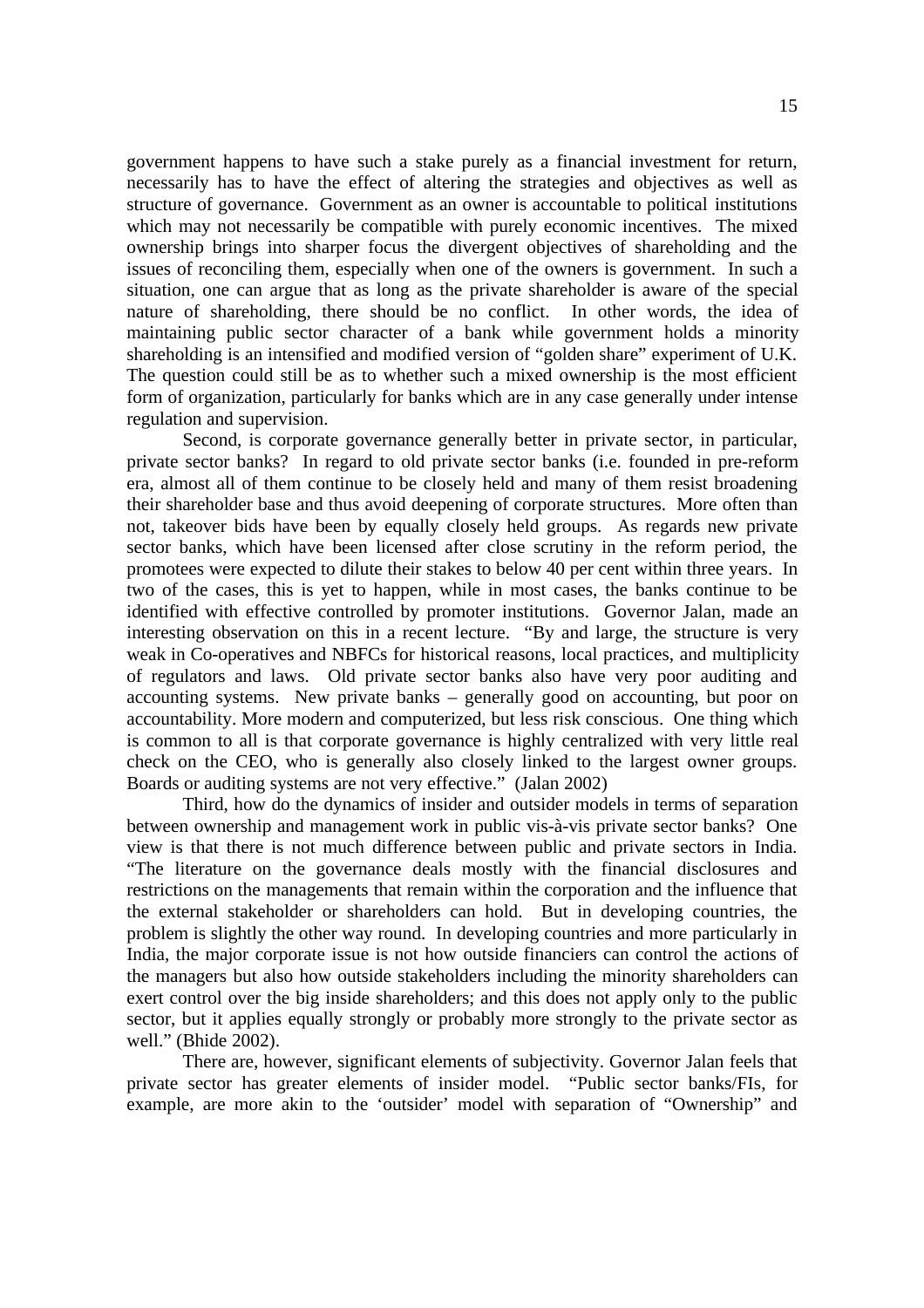"Management". Private sector banks/NBFCs/Co-ops - much more "insider" models with families, inter-connected entities or promoters running the management." (Jalan 2002)

The dominant view, backed by more recent research is that the issue in India often relates to minority shareholder. "Rather than conflict between owners and managers of firms, it is the conflict between the interests of minority shareholders and promoters (say business groups) that is more relevant for India and that needs to be addressed. " (NSE 2001). In other words, if the governance structures are weak, the risks of private ownership of banks need to be assessed before embarking on large scale privatizations.

Fourth, is the performance of PSBs vis-à-vis private sector demonstrably better? The evidence here is not conclusive, because comparison is beset with several difficulties. Clearly, old private sector banks as a group do not perform well, while new private sector banks show good performance as a group better than the PSBs as a group. Given the size and variety of PSBs, it is possible to find banks that could equal the good private sector banks as well as bad ones. In addition, PSBs have to reckon the "legacy" problems, such as the non performing assets that they are saddled with. Some PSBs operate in relatively backward areas with limited discretion for management to pull out from such areas. The question still remains: whether there is a better pay off in enabling PSBs to improve their performance while promoting private sector banks compared to transfer of ownership and control from public to private sector? Will greater scope for mergers and acquisitions within and between public and private sector add to greater efficiency than treating public and private in a watertight manner?

Finally, what should be the most operationally relevant approach for enhancing governance in PSBs recognizing that the extent of public ownership is determined predominantly by considerations of political economy while the functioning of institutions could possibly be influenced by techno-economic factors. The Indian experience so far, including identified agenda for debtate, seems to indicate that, clear cut demarcation of responsibilities of various institutions and participants is critical since "joint family approach" needs to be ended with friendly but amicable "partition" of assets, liabilities and activities. This needs to be accompanied by transparency in dealing with each other and proper accounting of transactions which would be significantly in the areas of managerial reporting and financial accounting. Simultaneously, checks and balances should be consciously put in place to replace the tradition of all pervading bureaucratic coordination.

In brief, central bank has a developmental role even in the period of reform but it is a different type of role, namely not directly financing development but help develop systems, institutions and procedures to enable a paradigm shift in public policy and in the process enhance corporate governance also in PSBs, in particular. While legislative changes are necessary for an enduring improvement in corporate governance and such legislative changes are not easy to effect in a democratic multi-party Parliamentary system, it is reassuring to observe that significant improvements in corporate governance in the Indian financial sector are being effected even within the existing legislative framework.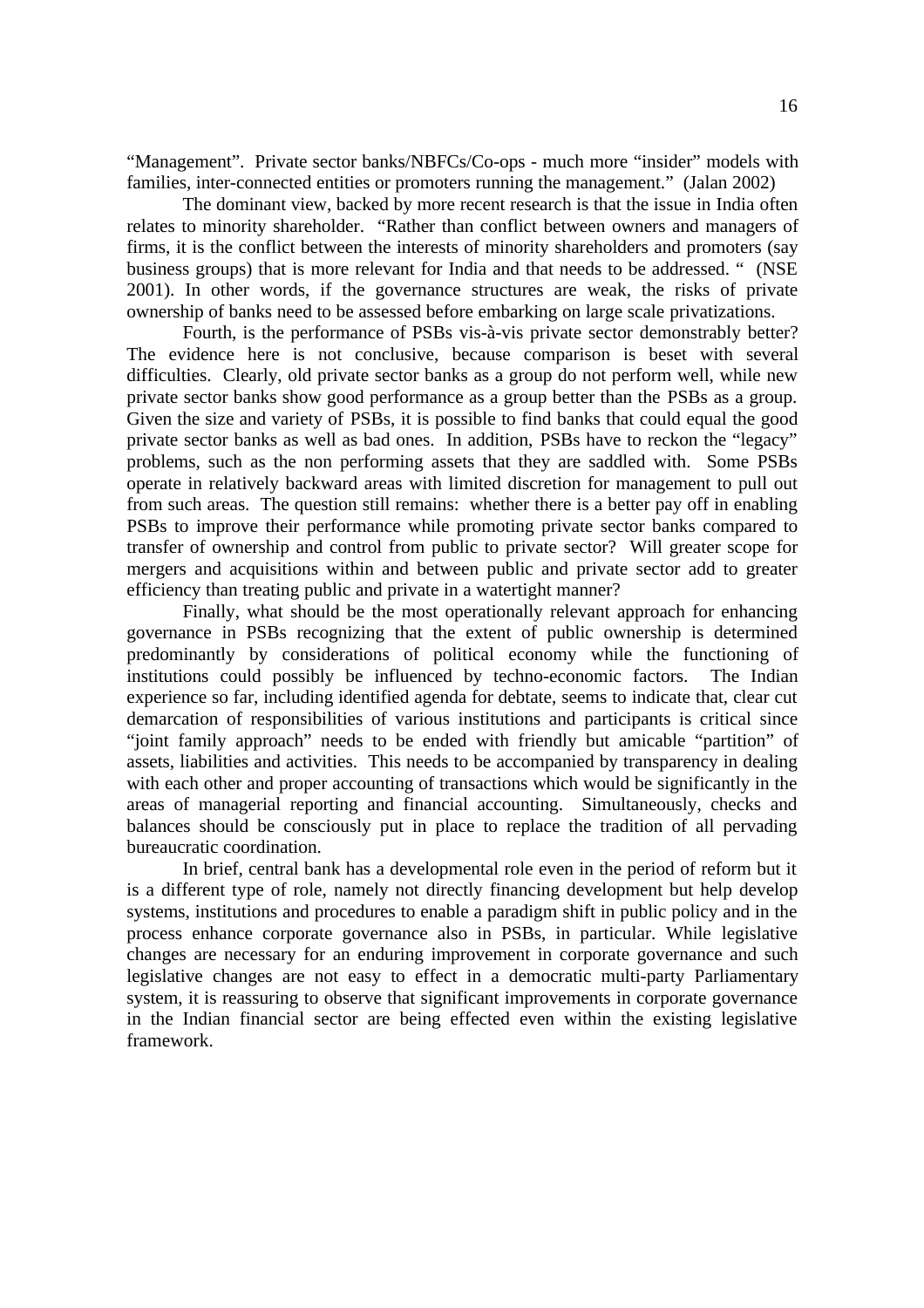### **Select References**

Basel Committee on Banking Supervision, (September 1999), *Enhancing Corporate Governance for Banking Organisations,* BIS, Basel.

Bhide, M.G. (January 6, 2002), *Address at NIBM Annual Day on the theme of Corporate Governance in Banks and Financial Institutions,* Pune

Commonwealth Working Group on *Corporate Governance in the Financial Sector,* (November 2000), London.

Commonwealth Secretariat, (January 2001), *Corporate Governance in the Financial Sector : Checklist of Issues for Promoting Effective Corporate Governance,* London.

Jalan, Bimal, (January 6, 2002), *Inaugural Address at NIBM Annual Day on the theme of Corporate a Governance in Banks and Financial Institutions,*

Kakani, Ram Kumar, Biswatosh Saha and V.N. Reddy (November 2001), *Determinants of Financial Performance of India Corporate Sector in the Post-Liberalization Era: An Exploratory Study, NSE Research Initiative, Paper No. 5,* NSE, Mumbai.

Kamesam Vepa, (January 2002), "Corporate Governance", *RBI Bulletin,* Volume LVI No.1 P 21 – 43.

Iskander Magdi R. and Nadereh Chamlou, ( ) *Corporate Governance : A Framework for Implementation,* World Bank Group, Washington, D.C.

Reddy, Y.R.K and Yerram Raju, (2000) *Corporate Governance in Banking and Finance,* Tata McGraw-Hill Publishing Company Ltd., New Delhi

Reddy, Y.V. August 1999, "Corporate Governance in Financial Sector", *RBI Bulletin,* Vol. LIII No.8, PP. 993 - 1004

Reddy, Y.V. (2001), "Reviving Confidence in the Indian Economy", *BIS Review,* No. 78, Bank for International Settlements, Basel.

Reddy, Y.V. (2002), "Indian Banking – Paradigm Shift in Public Policy", *BIS Review* No.3, Bank for International Settlements, Basel.

Reserve Bank of India (1991), *Report of the Committee on the Financial System* (Chairman Shri M. Narasimham).

Reserve Bank of India (1997), *Report of the Committee on Banking Sector Reform* (Chairman Shri M. Narasimham).